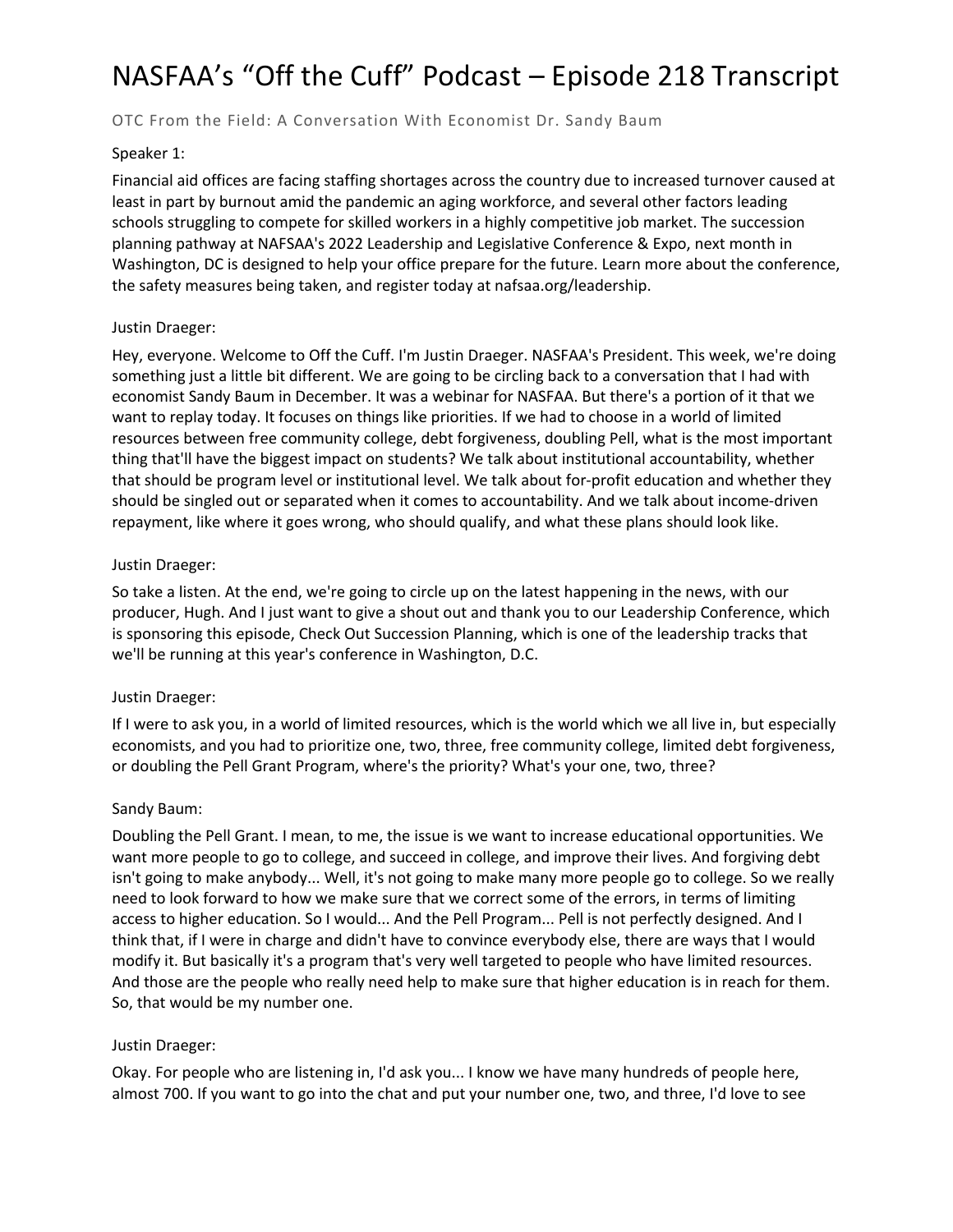some of the responses. And just a reminder, you could submit questions through the Q&A box, and we'll be getting to those questions in just a little while.

#### Justin Draeger:

So, Sandy, one of the things about doubling the Pell Grant Program, one of the concerns that's been brought up, is that there are some schools that are not serving students very well and, in particular, forprofit or proprietary schools. So I kind of want to talk institutional accountability for a minute, before we circle back to the student aid programs. On the institutional accountability side, right now, there is a proposal to basically bifurcate the Pell Grant Program between non-profit and public institutions and for-profit institutions. You were recently part of a working who sort of looked at some of the underlying principles that we should apply to institutions and for-profit schools. Let me just ask. Do you see a difference between proprietary schools and public and non-profit schools?

#### Sandy Baum:

Oh, I see a huge difference between proprietary schools and public and non-profit schools. I mean, the whole financial model is different, and the incentive structures are different. The oversight... The Board of Regents, or the Board of Trustees, the State Oversight of public institutions, that's all really different. Every institution needs to be fiscally secure, but nobody's trying to get rich and make a profit off of public and non-profit institutions. There's a huge difference. I think that when people ignore that, it just doesn't make any sense at all. So I think there's so much evidence that the for-profit structure, while it may potentially have some advantages in some ways, obviously is much more likely to lead to fraud and abuse and, bad outcomes for students. So that just doesn't seem debatable to me.

#### Sandy Baum:

I think that people in the for-profit sector... But that doesn't mean that every non-profit college is doing a better job than every for-profit college. And this is part of the problem. It's one thing to make a generalization and to talk about averages and to talk about tendencies. And it's another thing to say, "Okay, so non-profits are good and for-profits are bad," because there are some for-profit institutions that serve students very well. There are some types of programs that function better in for-profit schools, by and large. I mean, if you look at short-term certificates, if you look at completion rates in community colleges, we have a real problem. And there are programs at for-profit institutions that do a really good job of training people for specific occupations. So I don't think you can draw such a clear line.

#### Sandy Baum:

And one of the things you asked about this group, and what I feel is that we have this huge problem. I mean, a big part of the student debt problem is that we have all these people going off to colleges that don't serve them well, and borrowing all this money, and not graduating. And if we didn't have that problem, the student debt problem wouldn't look so serious. We have to do something to hold institutions more accountable. And, certainly, a larger share of for-profit institutions are acting in a way that would change if we had an effective accountability system. But it's not all for-profit institutions. And, certainly, there are non-profit, both public and private, institutions that are also not serving students well. And I think we need to hold them accountable, as well. So it's imperative that we find a solution. And it needs to be a solution that will last, and will last politically, no matter who's in control, and no matter what the moment about the free market is. We have to do something that will work. And it's going to have to be something, therefore, I think, that holds all institutions accountable, recognizing the for-profit institutions are different.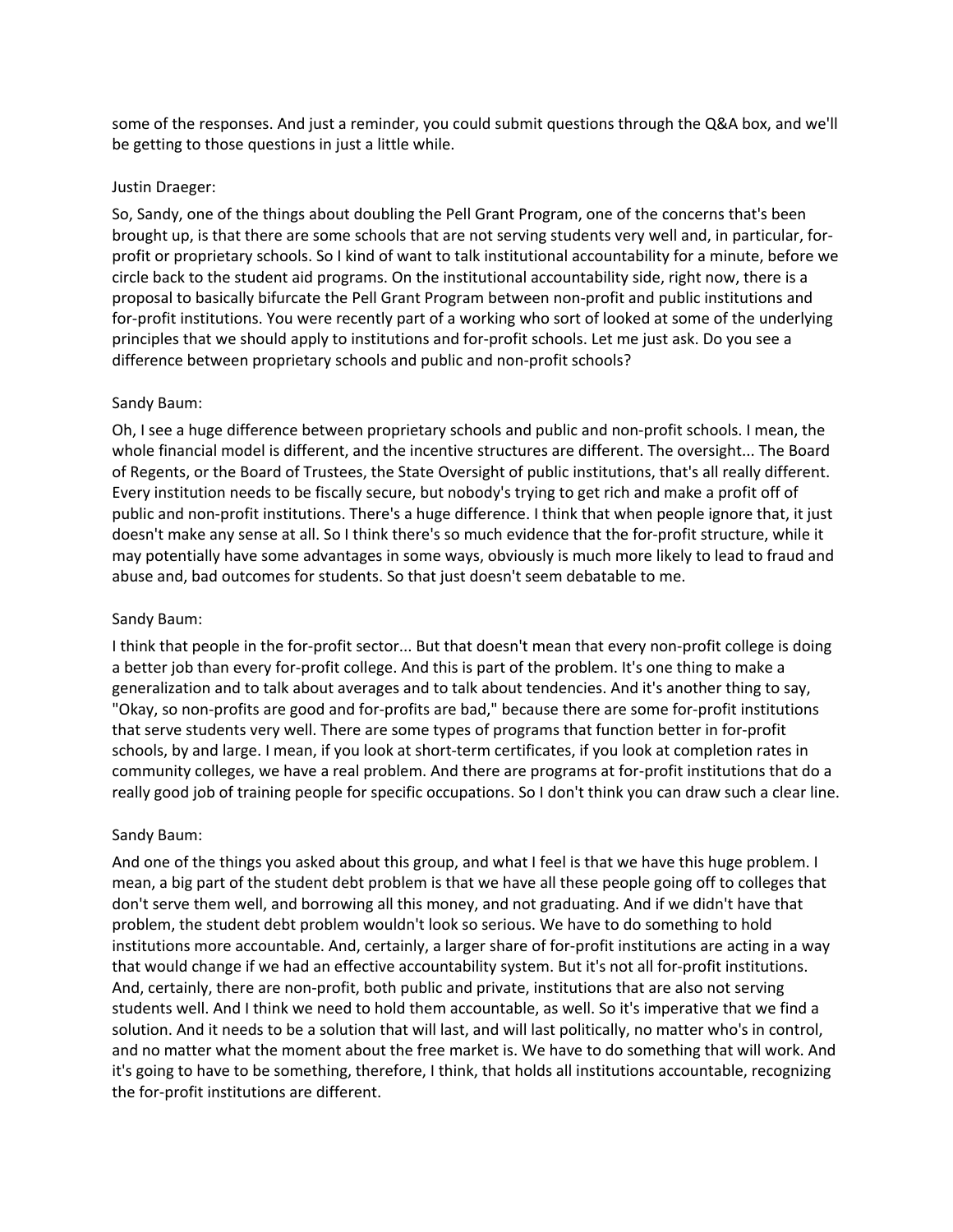## Sandy Baum:

Another issue, to me, is just look at the for-profit institutions that convert to being non-profit. The more we have rules and regulations... Let's say, if you're on the for-profit side of the line, you're going to be subject to all these constraints, the more they're going to figure out ways to get on the other side of the line, whether it's by offering services being bought, offering services, converting. So it's going to be, we're going to be chasing a moving target and it's not going to be effective. So that's another pragmatic reason for holding everybody accountable, if, not necessarily, in exactly all the same ways. And so that, as a starting point, means talking about accountability more broadly, seems to me to be the most constructive way to talk about it.

## Justin Draeger:

So it sounds like what I'm hearing you say is that a school's taxable status, or business model, isn't necessarily the driver of student outcomes. But there are, perhaps, floors of accountability that should apply to all schools, more than what we have today, and that you do see a reason for maybe some additional accountability standards for proprietary institutions. Did I accurately summarize?

Sandy Baum: Yeah, that's right. Yeah.

Justin Draeger: Okay. So let-

## Sandy Baum:

And, in something measures are directed at student outcomes. And some measures are directed at what your financing structure looks like. Right? And things that are directed at institutional financing, they're going to be different for for-profits. But student outcomes, we need good outcomes everywhere.

## Justin Draeger:

Okay. So, let me ask you one question and then we'll move into these floors of accountability, because this would impact all schools. But, is bifurcating the Pell Grant the best way, as is currently proposed, is that the best way to hold for-profit or proprietary schools accountable?

## Sandy Baum:

I really don't think it is. I think I would share your view that adding this complexity to the Pell Grant Program is not a good idea. I mean, I have spent years, as many other people have, talking about how important it is to simplify the Pell Grant Program, make it easier for people to understand, to make it easier to administer. This is not the way to do that. And it does seem to me... And, certainly, there are schools that now have access to Title IV aid that shouldn't. But then they shouldn't have access to Title IV aid. We shouldn't say you get a smaller Pell Grant if you go to that school. That, to me, is... I mean, that part's back to when we going to make grants do as a rating system. And you'd get more money if you went to a higher-rated school.

## Sandy Baum:

This is not going to serve students well. I really think that we should be better about eliminating schools, altogether, from Title IV aid, not by giving their students smaller Pell Grants, because if you think that all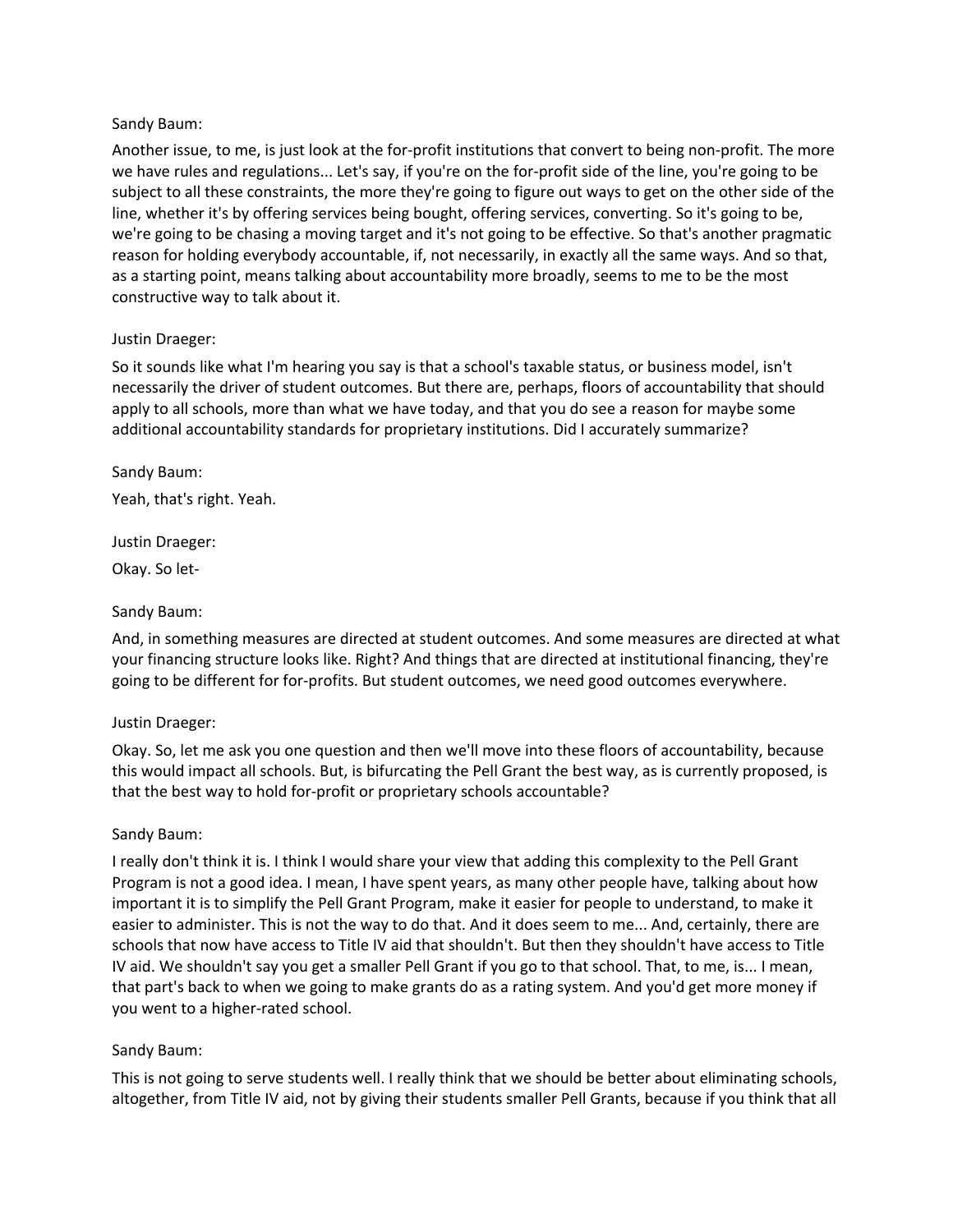these students who are going to these schools that rip them off are going to say, "Oh, I get a few hundred dollars less than Pell Grant If I go there, I guess I better go someplace else." I don't think that's going to work.

## Justin Draeger:

No. And I would venture to guess most students don't even pay attention to the taxability status, necessarily, of the school they're attending.

#### Sandy Baum:

Right.

## Justin Draeger:

There's a level of sophistication there, that's sort of inside baseball to those in the policy community. So let's talk about the floors of accountability for all institutions. Would you support this sort of a concept around program, not necessarily institutional, but program eligibility at institutions based on measurable criteria, like repayment rates within a certain program, regardless of what type of school you go to?

## Sandy Baum:

Yes, I do think we need something like that. But, also, I'm actually working on a project now with my colleague, Erica Blum at the Urban Institute. And we'll come out with something in a couple of months with some ideas about this. But, fundamentally, I think we need a system that has multiple metrics. I mean, if you just pick the repayment rate or the completion rate or something like that, there are all kinds of reasons why one institution might have some, a student body that has problems in that area. Or there might be just some historical reasons, or geographical reasons, why they struggle. But if pick a few metrics, like something about how students how students should pay their loans, and something about how they graduated, something about how much money they earn when they come out, and you insist that schools meet three out of four of the metrics, or something like that, you should be able to come up with something that gets rid of the worst schools, in terms of participation in these programs.

## Sandy Baum:

So I don't think anything will be perfect. I think anything you come up with will be problematic in some ways. I don't think there's one best answer. I think picking thresholds is difficult. So, when people say, "Here, I have the perfect answer," I think, "Yeah, probably you don't. And we'll need to debate it and it will, of course, be political." But you need to have all institutions meet some threshold, in terms of whether they make students lives better or not. And we have institutions in all sectors that don't do a very good job of that.

## Justin Draeger:

So I'm a financial aid administrator, or director, or a leader of enrollment management on my campus. Given the policy conversations that are happening right now, in D.C. and in policy circles, it's probably a good idea for me to have a better understanding of the outcomes on a program-by-program basis, including what might be the repayment rates, and/or default rates, on a program-by-program basis. Do you think that's a fair assessment?

## Justin Draeger: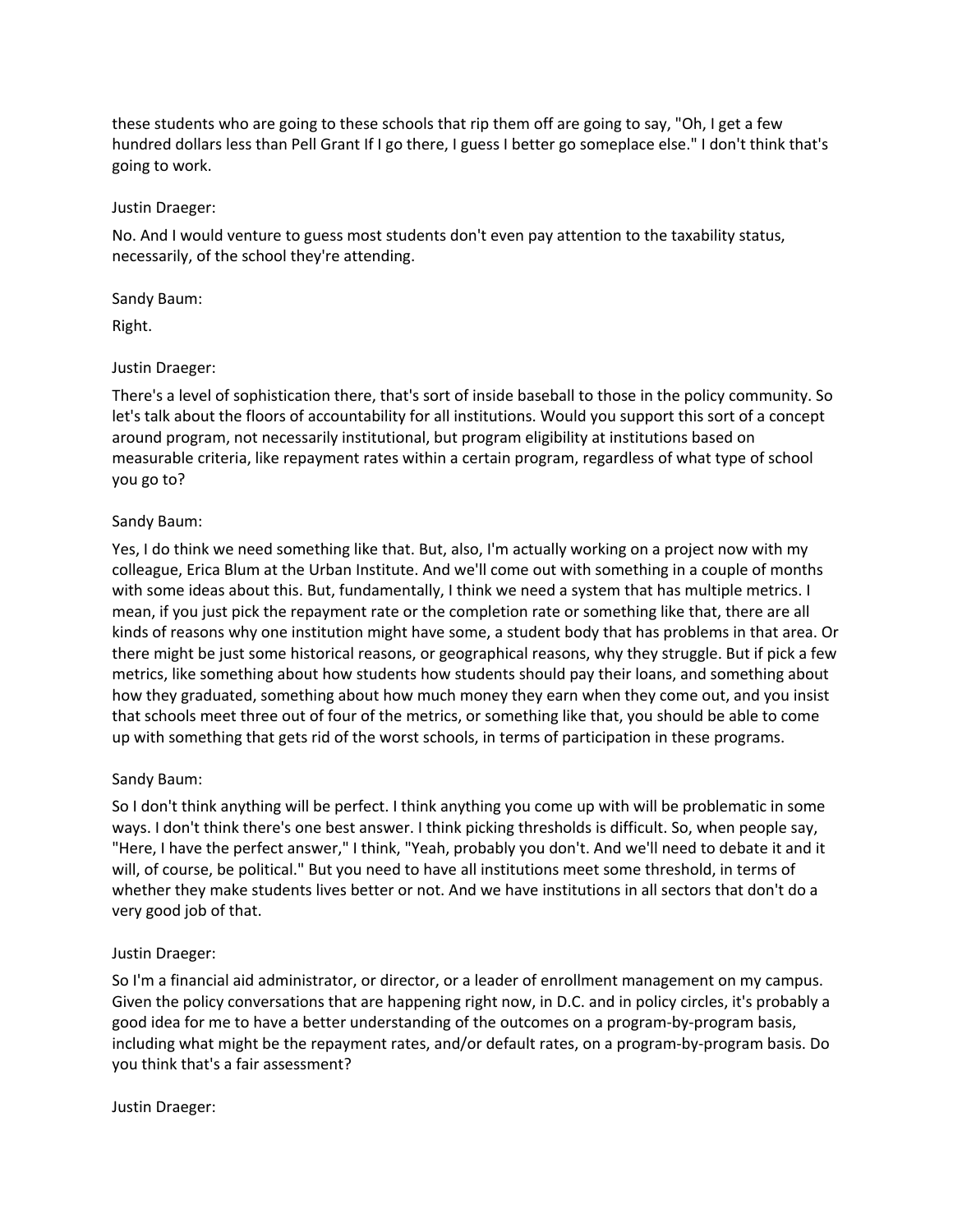## Justin Draeger:

Okay.

## Sandy Baum:

I do think that's a fair assessment. I think that... Can I just say one thing about the program level? I mean yes, program level, because we all know, like they found that program at Harvard, in theater, that nobody made any money. But if you're at a liberal arts college, you're probably saying, "What do you mean program level?" I mean, I think we have to be careful about it because it's not like if you majored in philosophy at Skidmore College, we should call that a program and look at earnings, a year out. I mean, there are places where we really need to look at the whole institution, or the whole college, or the whole undergraduate program, and other places, particularly those where they're really separate tracks to totally separate programs, that program level is correct. Another complexity.

## Justin Draeger:

Well, there's two additional offshoots from that. One is you talked about sort of a liberal arts degree. And that's not necessarily a direct career path pathway program. So there might be other additional floors of accountability you could look at, there. But one of the things we've talked a lot about, on accountability, is characteristics of your student population. And maybe a better way to say that is the selectivity of the school. So, if you are accepting students with higher academic outcomes, from high school, you are going to have a much different picture than, maybe, a school that's open access. How do you compare institutions to one another when their student population makeup is so different?

## Sandy Baum:

This is one of the things that you can imagine we had big discussions about in this for-profit working group. But, of course, you shouldn't evaluate a school and give it a grade, based on its graduation rate. So Stanford gets an A-plus, because they are so selective. That doesn't make any sense. However, no matter how poorly prepared your students are, they are coming to college to get a credential. And if they don't graduate, it's a problem. So I think that you need to have a floor. And it's going to be a floor that's going to have basically no meaning for selective institutions. if you're looking at the completion rate floor. But, still, some people would be better off if they hadn't gone to college at all. And that's not okay. You can't just pick people up off the streets in that way. So I do think that you need to take that into consideration. But I don't think that we can make excuses and have low standards for institutions just because they're educating at-risk students. Those students also deserve to have good outcomes.

## Justin Draeger:

All right. Let's turn back to the student aid programs where I think we'll have some intersections on several things, concepts here, access like access to what, equity and distribution, and accountability. Let's start with undergraduates. And then we'll sort of move through to parents, and then graduate students, assuming that there might be differences between those three populations. Maybe there's not as many as we sometimes imagine there are. But, with undergraduate students, can they currently borrow too little or too much?

## Sandy Baum:

Yes.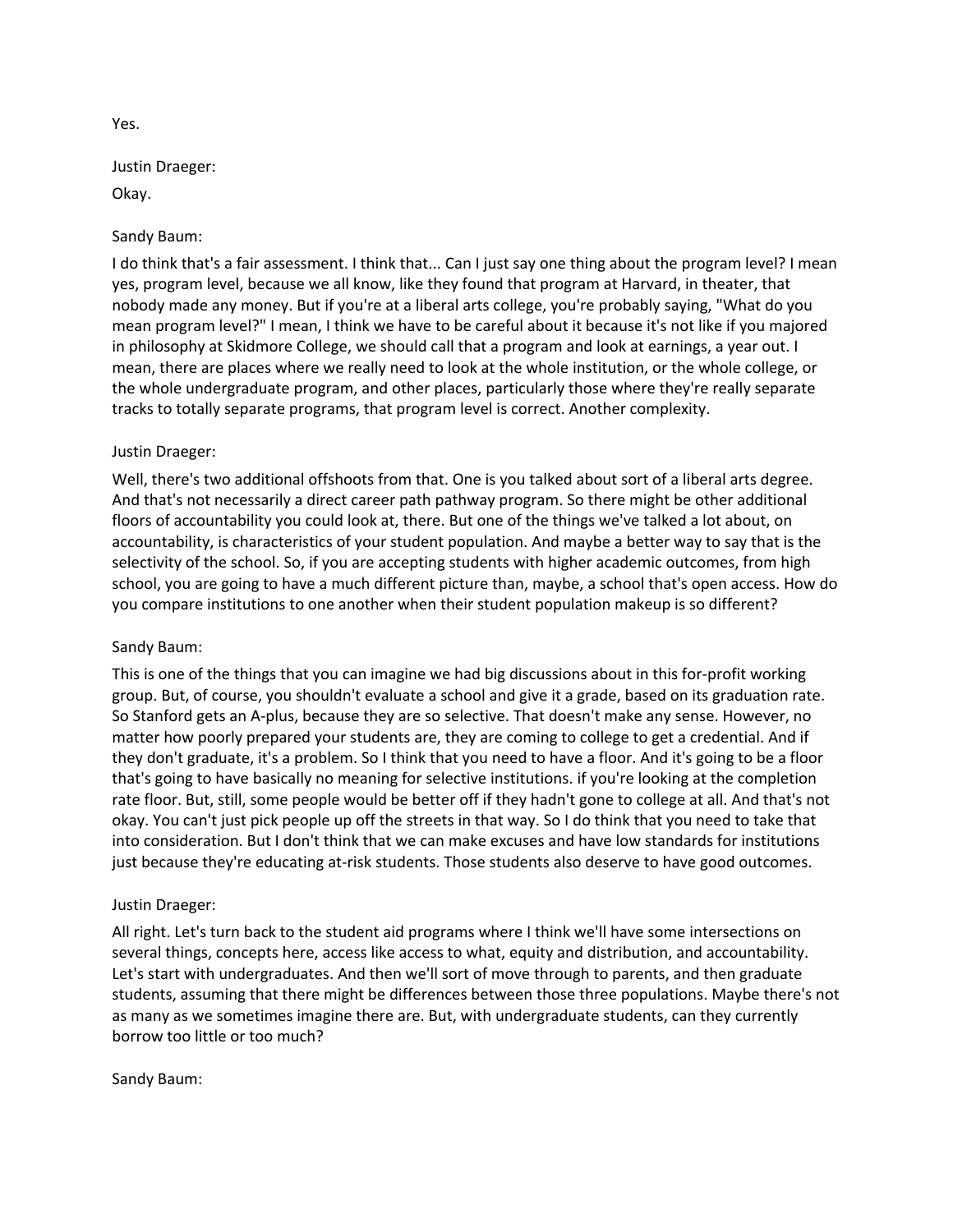You know, I don't think anybody knows exactly the answer to that. I do think that the difference between the amounts that dependent and independent undergraduate students can borrow are problematic, because the undergraduate limit hasn't gone up for a long time. Maybe it should be higher. I mean the dependent student limit. Maybe the independent student limit should be lower, because is a lot of independent students are really struggling to repay those loans.

#### Sandy Baum:

So, saying whether it's the right level and, of course, now, with income-driven repayment, the problem is, if you can't pay it back, the taxpayers will pay it. I mean, I think I would say the current dependent student loan limit, maybe it could be a little bit higher, but not a lot higher. And if we had larger Pell Grants, then it would take some of the pressure off of that borrowing.

#### Justin Draeger:

You were talking about income-based repayment even before it was like widely accepted and became sort of national policy before more than a third of our borrowers found themselves in IBR. And I'm sort of curious. Has this program become sort of an important safety net, or has it become a way for us to basically do backend grants that should have been done on the front end, or both, or neither?

#### Sandy Baum:

Yeah. That's sort of a combination plus a lot of other things. I think people, who are saying it's not serving its purpose, are wrong. I think that it serves a really, really important purpose because it means that people... I mean, we can argue about how much is unaffordable monthly payment. But, basically, we are limiting the amount that people can have to pay based on their incomes. And we are saying, if over the long run, you just don't make enough money to pay it back, we'll forgive it. So I think those are really important principles. And I think we've done a good job of establishing that the program is flawed. It's flawed. One reason it's flawed is because it's so hard for students to get into, and stay in. So you have all these students who sign up for income-driven repayment. And then they get kicked out because they don't succeed in verifying their incomes.

## Sandy Baum:

Surely we can solve this problem. I mean, we have made a lot of progress. And we're making more progress towards using the IRS to make it easier for this to happen automatically. It doesn't solve the problem if students have to fight so hard to stay in it, and if they have to understand so much to make this work. I mean the students who really need it the most, they have no idea what we're talking about. Right?

## Sandy Baum:

So we need to make it as easy as possible for them, even giving students the choice and saying, "You have to pick which plan would be better for you." The students who need it the most don't know which plan would be better. I know there's a big debate about whether we should have... Everybody thinks, I think, that we should consolidate the income-driven plans. And we don't need to have six different ones. But should we also have the standard 10-year plan? And the way that I see that is that we should make it very clear that you can make bigger payments than the required payments. You really don't have to... Wait. Hold on, one second.

#### Sandy Baum: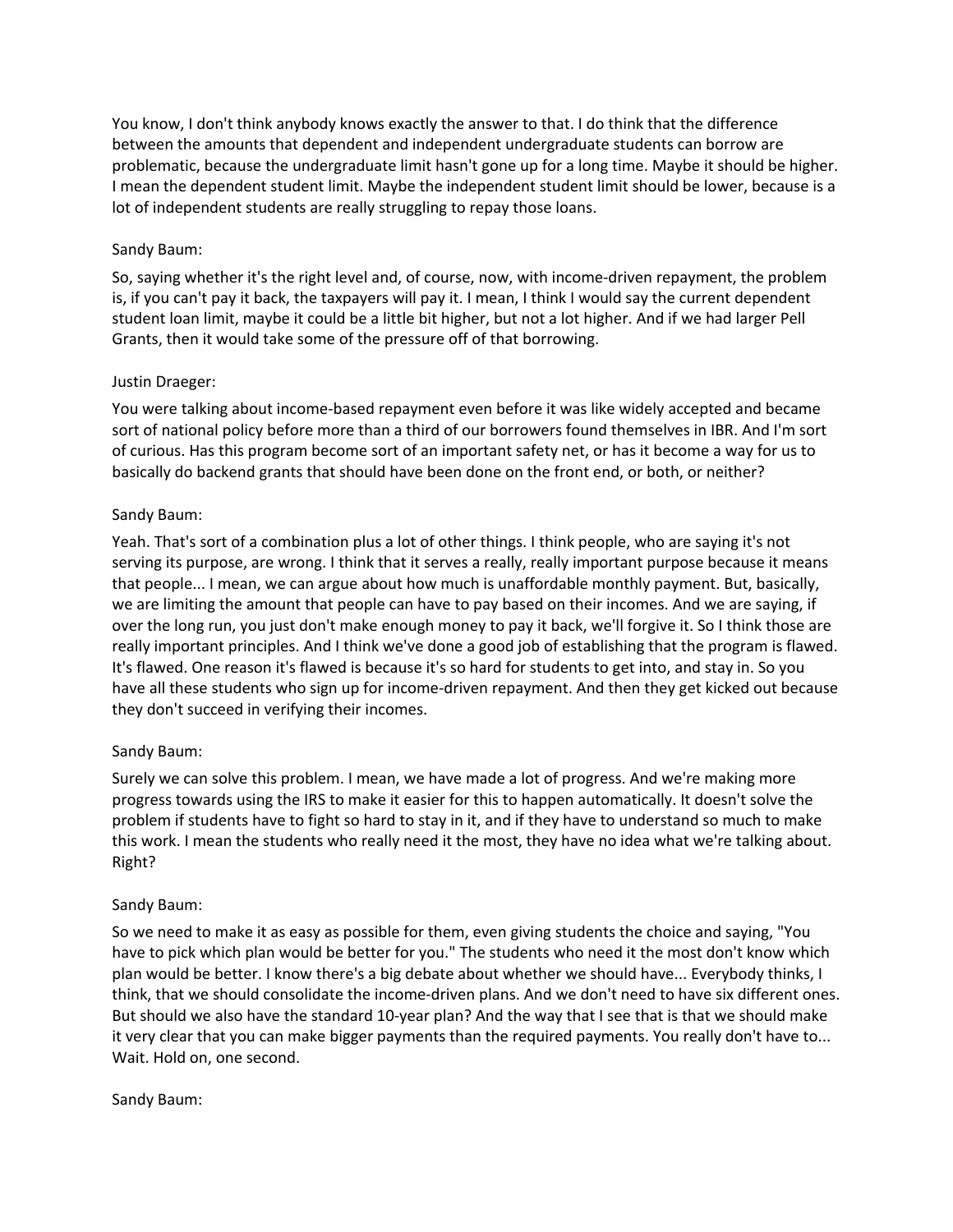You can make larger payments. You can pay back your loan as though you are on a 10-year plan. You should know what would be required to do that. But it doesn't mean that you need to have a different plan, because having to choose between those plans is going to be complicated. It's just going to be messy for students. And it's not always better to pay it off faster. So we're asking people to figure out like, "What's the interest rate on your loan?", and, "What's the interest rate you could get if you put the money in the bank?", and, "Which one is better?" So I think a simple plan, automatically enroll people in this, would just make a lot of difference.

## Sandy Baum:

A lot of the discussion about it is like, "Oh, maybe the payments are too high. Let's just lower everybody's payments." But you know, when you look at this, if you lower everybody's payments, nobody's going to ever repay their loans. And we should design a system where, typically, people do repay their loans. They can take as long as they need to repay them. But they repay them. But, for people whose education didn't pay off, we forgive. And you don't necessarily have to wait 20 to 25 years to get your loan forgiven in a better-designed system.

## Sandy Baum:

And let me say one more thing, which is like my pet peeve about this. Right now, the amount that you repay, if you don't finish paying off your loan, if you pay for 20 years, and then get forgiven, it doesn't matter how much you borrowed. Two people with the same income over 20 years, one of them borrowed \$30,000, and one of them borrowed \$50,000, and they make exactly the same payments. And that makes no sense.

## Sandy Baum:

Imagine if two people paid car loans. And they pay back the same amount, no matter how much they borrowed. I think what we can do is is say, "If you only borrowed a little, you only have to pay for a few years. But if you borrow a lot more, then you're going to have to pay for a longer time. Your payments will be affordable, but we handed you this money. You're going to have to pay back more than somebody to whom we handed less money." I think the system that makes how much you borrowed almost irrelevant is really inequitable.

## Justin Draeger:

And so you would, you would sort of front load, or you would move the benefit to those who borrowed less, not those who borrowed more, who, if they're paying the same amount, they would receive, conceivably, much larger forgiveness.

## Sandy Baum:

Right. Right now, I mean, I think that you shouldn't be rewarded for borrowing more money. Exactly. And, of course, if you borrowed... I mean, if you have two people making the same income, if you didn't borrow much, you're more likely to end up having it paid it back. But yeah, I don't think that we should give the big benefits to the people. I mean, especially with graduate students. I know we're talking about undergraduate students, but graduate students can borrow sort of infinite amounts of money. So if you borrow \$300,000, you're going to make a lot of money to pay that back. Why do we want to give those students bigger subsidies, just because they borrowed so much money?

## Justin Draeger: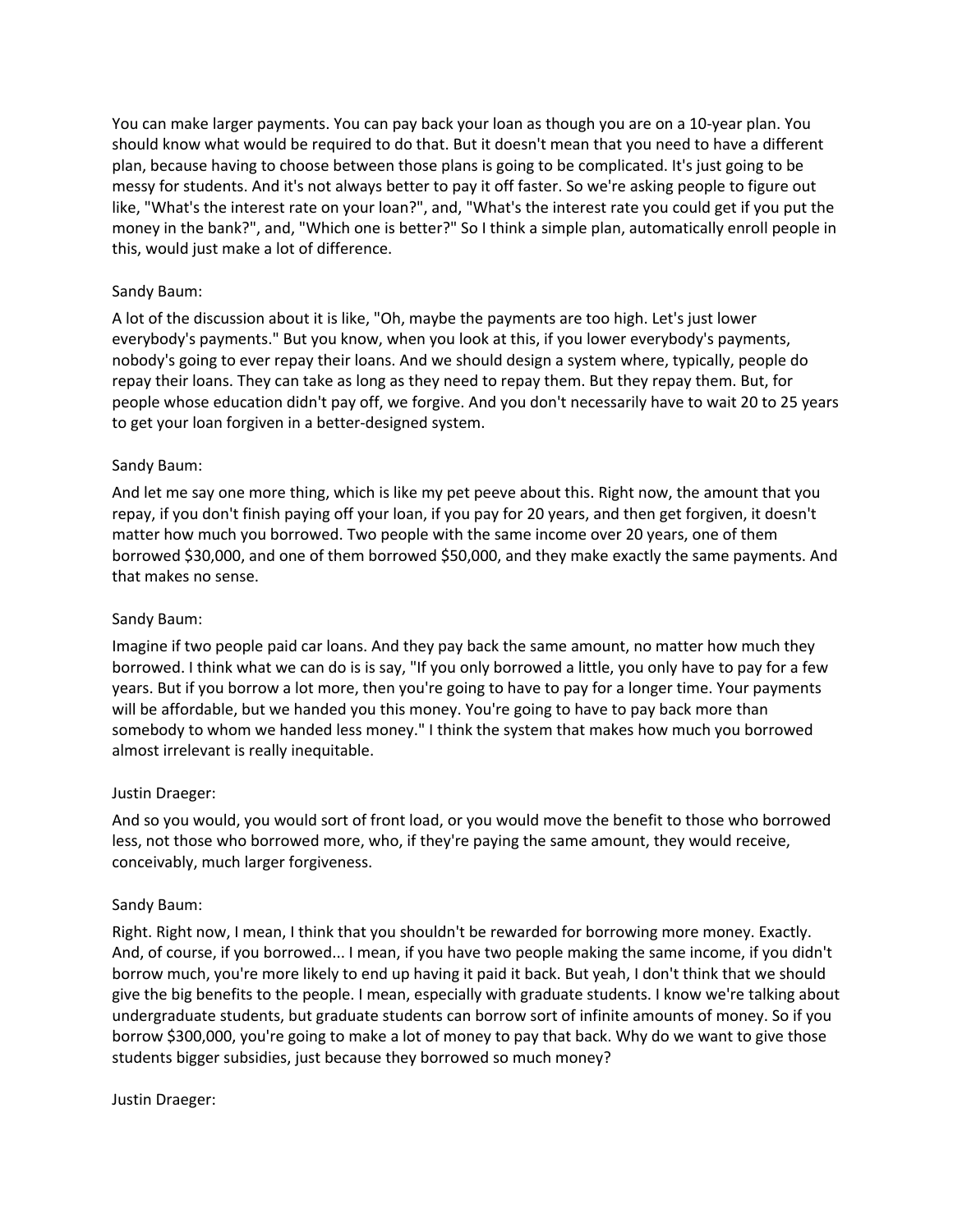Okay. We have lots of comments in the chat and we have questions that are rolling in. I'm going to try to hit some of these as we move from topic to topic, but on the topic of undergraduate borrowers, in particular. Question here. "What are your thoughts on annual loan counseling, in general? Do you think loan counseling is a good idea? And I'd have to say, politically, it's kind of hard to ever ever argue against counseling. Except, do we think that it actually makes a difference in how much people have to borrow, particularly if they really have need?

#### Sandy Baum:

You know, I don't know. I'm sure that many people listening have much more experience with loan counseling on the ground than I do. And I'm sure there's good loan counseling and bad loan counseling, and how it's designed, and when it's offered, and whether it meets people's needs. Obviously, everybody should have access to good advice. And it's certainly true that when we say, "Just call your loan servicer to get advice," that's probably not working really well in terms of giving people really effective and personalized advice. So we certainly need to do something that will better educate people. But I think it's going to have to be more sophisticated than most of what we now do.

#### Justin Draeger:

All right. So if people have comments or questions, or want to follow up on anything that Sandy and I talked about, please drop them into social media or send them to us directly. And maybe we'll air them on the podcast. Hugh, catch us up. What's going on latest and greatest in DC this week?

#### Hugh Ferguson:

Yeah. So this week we have coverage of another letter that got sent to the White House from a group of 80 Democratic lawmakers from both chambers of Congress who are, once again, calling on President Joe Biden to release a memo that's outlining whether or not he has legal authority to unilaterally cancel student loan debt for borrowers. There's been a lot of messaging, from members on both sides of the aisle, looking to bring clarity to this issue. And we're on the lookout for more developments.

#### Justin Draeger:

Yeah. This is the notorious memo that everybody's waiting for. And it's been built up. I actually wonder if it's going to say anything at all. So hopefully we'll find out one day. Okay. What else is going on? Yeah.

#### Hugh Ferguson:

Yeah. And then, today, Secretary Cardona gave remarks touting his second year at the helm of Education Secretary, and outlined his priorities for the year ahead. And we'll have a full write-up in today's news, highlighting some noteworthy quotes.

#### Justin Draeger:

Yeah. People should check that out. I understand he's talked about gainful employment. He talked, a bit, about student debt. So they can check out our coverage in Today's News, on Friday. Anything else?

#### Hugh Ferguson:

Yeah. And then just lastly, we're continuing with our diversity leadership program series, where we are introducing our members to the latest cohort. So be sure to check out the link in our show notes, to get to know our newest members. And stay tuned for more introductions.